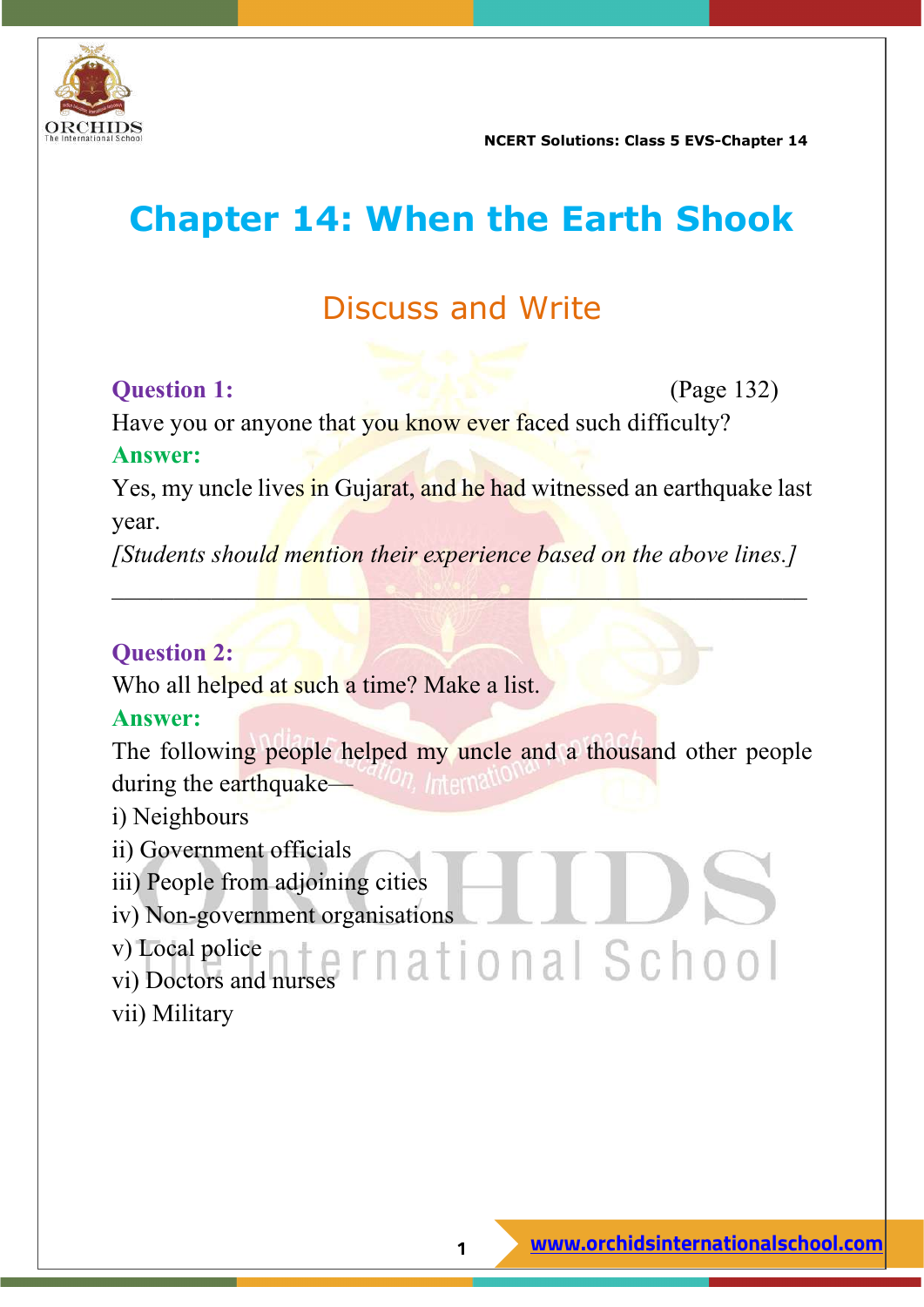

# **Discuss**

#### **Question 1:** (Page 134)

A lot of people from other places came to Jasma's village. Who were these people? In what ways would they have helped the villagers? **Answer:**

The following people came to help in Jasma's village—

i) Doctors and medical personnel came to help the injured people.

ii) Non-government organisations supplied food, medicines and water.

iii) Scientists came to scrutinise the area and predict the future occurrence of earthquakes.

iv) Local people under the guidance of government officials and engineers came in for repair and construction work.

 $\blacksquare$ 

#### **Question 2:**

People in Jasma's village rebuilt their houses with suggestions from the engineers. Will these houses be safer than before in case there is an earthquake again? Why?

#### **Answer:**

The houses were being rebuilt under the guidance of engineers so that minimum damage would be caused in case of earthquakes. Hence, these houses will be safer than before. \_\_\_\_\_\_\_\_\_\_\_\_\_\_\_\_\_\_\_\_\_\_\_\_\_\_\_\_\_\_\_\_\_\_\_\_\_\_\_\_\_\_\_\_\_\_\_\_\_\_\_\_\_\_\_\_

#### **Question 3:**

Think, if there were an earthquake where you live, would your house be in danger? What kind of damage could take place?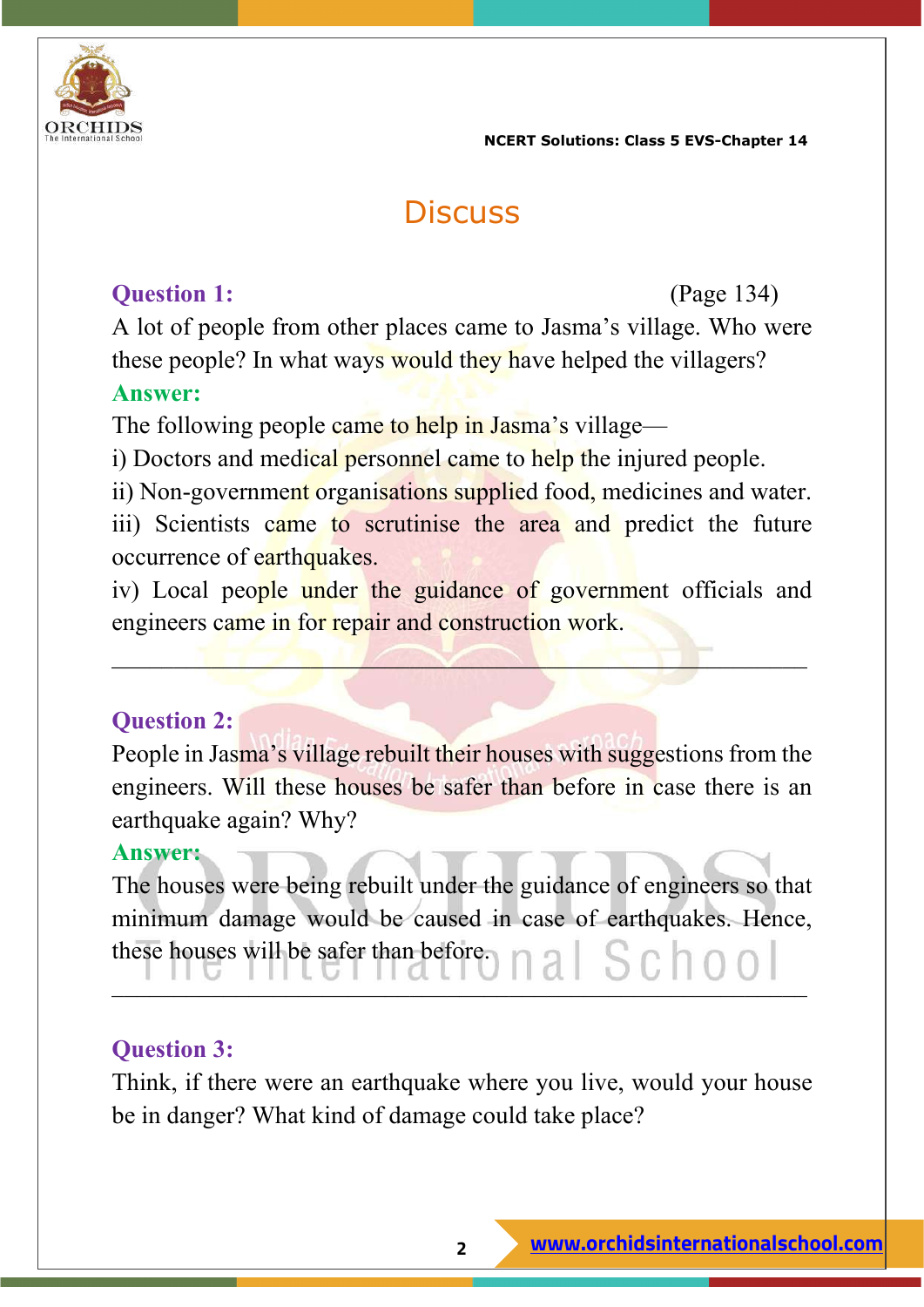

#### **Answer:**

My house would be in danger in the case of severe earthquakes. However, for a mild earthquake, there won't be much damage.

The following damages can occur in the case of a severe earthquake i) Damage of electrical appliances.

ii) Damage of buildings.

iii) Possibilities of developing cracks on the ground and collapsing roofs.

iv) Risk of accidents involving fire.

# **Write**

\_\_\_\_\_\_\_\_\_\_\_\_\_\_\_\_\_\_\_\_\_\_\_\_\_\_\_\_\_\_\_\_\_\_\_\_\_\_\_\_\_\_\_\_\_\_\_\_\_\_\_\_\_\_\_\_

#### **Question 1:** (Page 134)

Compare your house with that of Jasma. List in your notebook what materials were used in making both the houses.

| <b>Jasma's house</b> | <b>Your house</b> |  |
|----------------------|-------------------|--|
|                      |                   |  |
|                      |                   |  |
|                      |                   |  |
| <b>Answer:</b>       |                   |  |
| Jasma's house        | <b>My house</b>   |  |
| Clay                 | <b>Bricks</b>     |  |
| Mirror               | Cement            |  |
| Cow dung             | Iron              |  |
| Mud                  | Wood              |  |
| <b>Stones</b>        | Concrete          |  |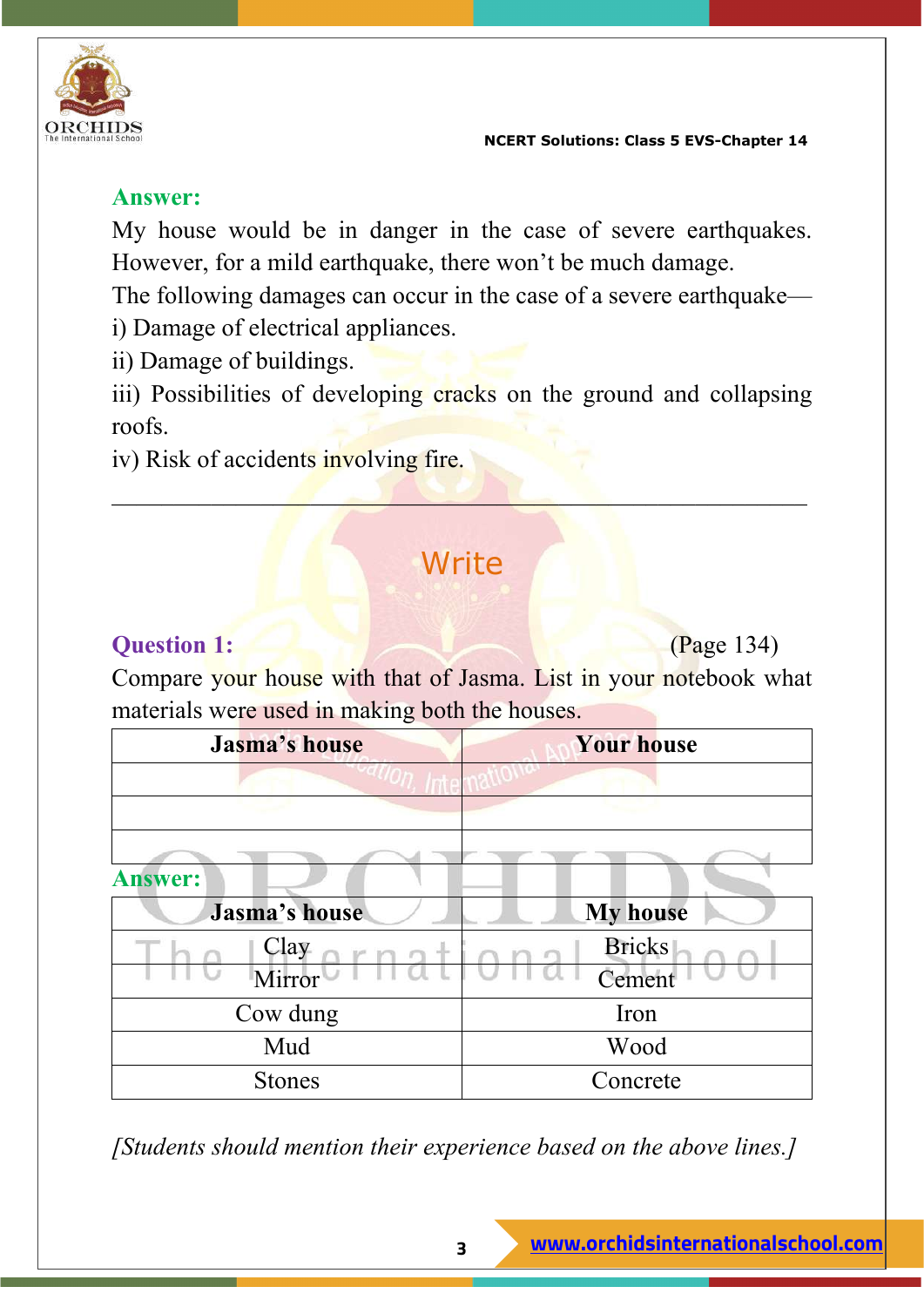

#### **Question 2:** (Page 135)

Have you been told in your school or anywhere else about what to do in case of an earthquake?

#### **Answer:**

Yes, we had an emergency drill for earthquakes at our school. We were told to follow these rules if an earthquake occurs—

- i) Not to touch electrical switches.
- ii) Hide under a strong table.
- iii) Use stairs instead of elevators for exiting the building.
- iv) Turn off the gas regulator.
- v) Move to open space.

*[Students should mention their experience based on the above lines.]*

\_\_\_\_\_\_\_\_\_\_\_\_\_\_\_\_\_\_\_\_\_\_\_\_\_\_\_\_\_\_\_\_\_\_\_\_\_\_\_\_\_\_\_\_\_\_\_\_\_\_\_\_\_\_\_\_

#### **Question 3:**

Why do you think one should go under a table during an earthquake? **Answer:**

One should go under a table during an earthquake because it protects the person from the roofs and walls collapsing around them.

 $\overline{\phantom{a}}$  , and the contribution of the contribution of the contribution of the contribution of the contribution of the contribution of the contribution of the contribution of the contribution of the contribution of the

Write

# **Question 1:** International Schage 135)

According to the TV report, thousands of people were injured, and some died in Gujarat. If the buildings had been made in a way that they would not fall in the earthquake, would the damage have been different? How?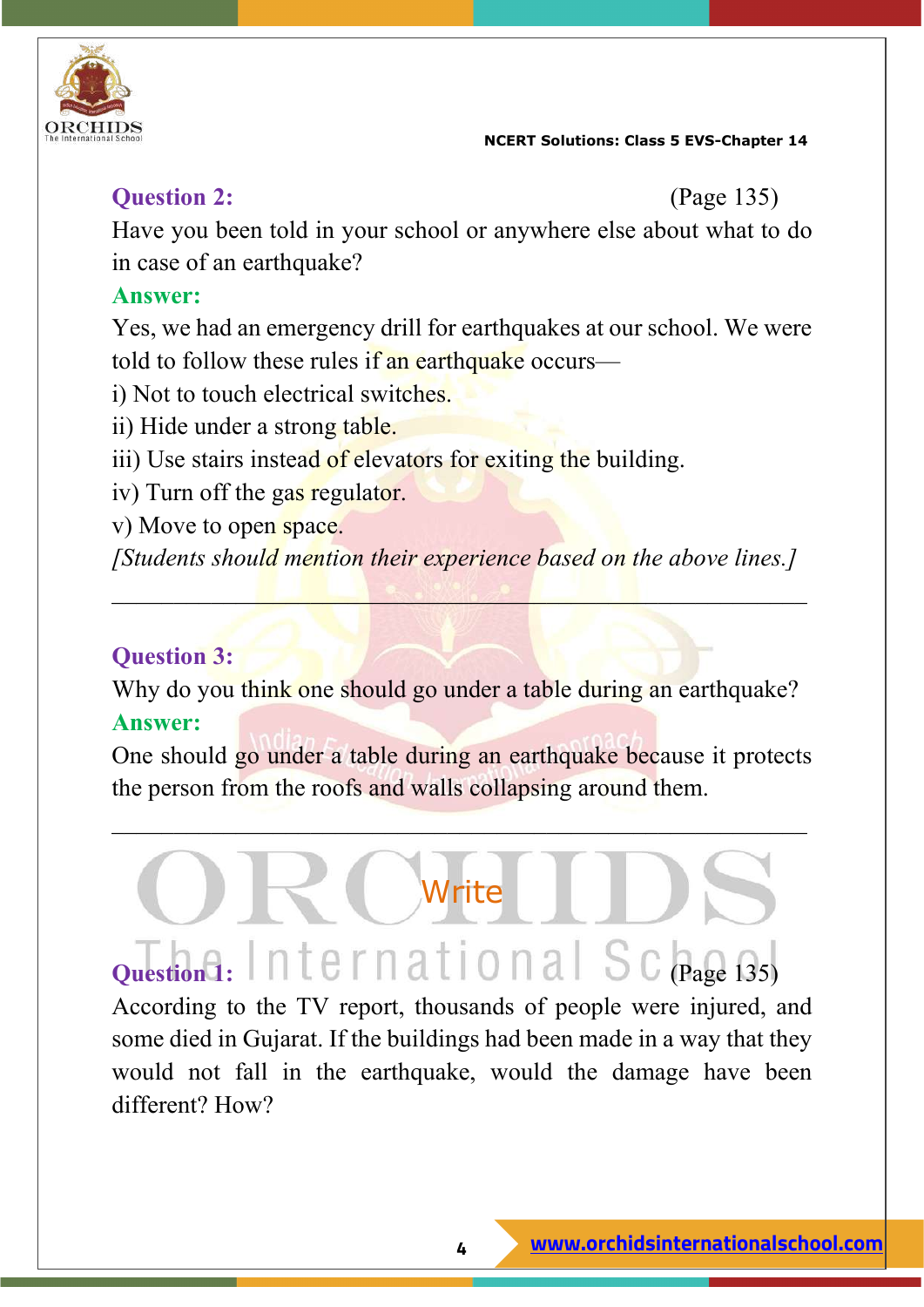

#### **Answer:**

Earthquake leads to a loss of life and property. Building earthquakeprone houses would cause less damage as they would not collapse easily, and as a result, there will be less death and injuries. Hence, building earthquake-prone houses would be highly effective in lessening the aftermath of an earthquake.

 $\mathcal{L}_\mathcal{L} = \mathcal{L}_\mathcal{L} = \mathcal{L}_\mathcal{L} = \mathcal{L}_\mathcal{L} = \mathcal{L}_\mathcal{L} = \mathcal{L}_\mathcal{L} = \mathcal{L}_\mathcal{L} = \mathcal{L}_\mathcal{L} = \mathcal{L}_\mathcal{L} = \mathcal{L}_\mathcal{L} = \mathcal{L}_\mathcal{L} = \mathcal{L}_\mathcal{L} = \mathcal{L}_\mathcal{L} = \mathcal{L}_\mathcal{L} = \mathcal{L}_\mathcal{L} = \mathcal{L}_\mathcal{L} = \mathcal{L}_\mathcal{L}$ 

#### **Question 2:** (Page 136)

At times like this, when people have lost their homes and all their belongings, what kind of help would they need?

#### **Answer:**

People would require the following during a natural calamity—

- (a) Temporary places to live.
- (b) Clothes, food, water and medicines.

## **Question 3:**

In such situations whose help would be needed and for what? Write in your notebook as shown here.

 $\mathcal{L} = \mathcal{L} \mathcal{L} = \mathcal{L} \mathcal{L}$ 

| Whose help will be needed | How will they help                                                |
|---------------------------|-------------------------------------------------------------------|
| $1.$ Dog                  | To smell out where people are<br>he Internativing trapped. School |
|                           |                                                                   |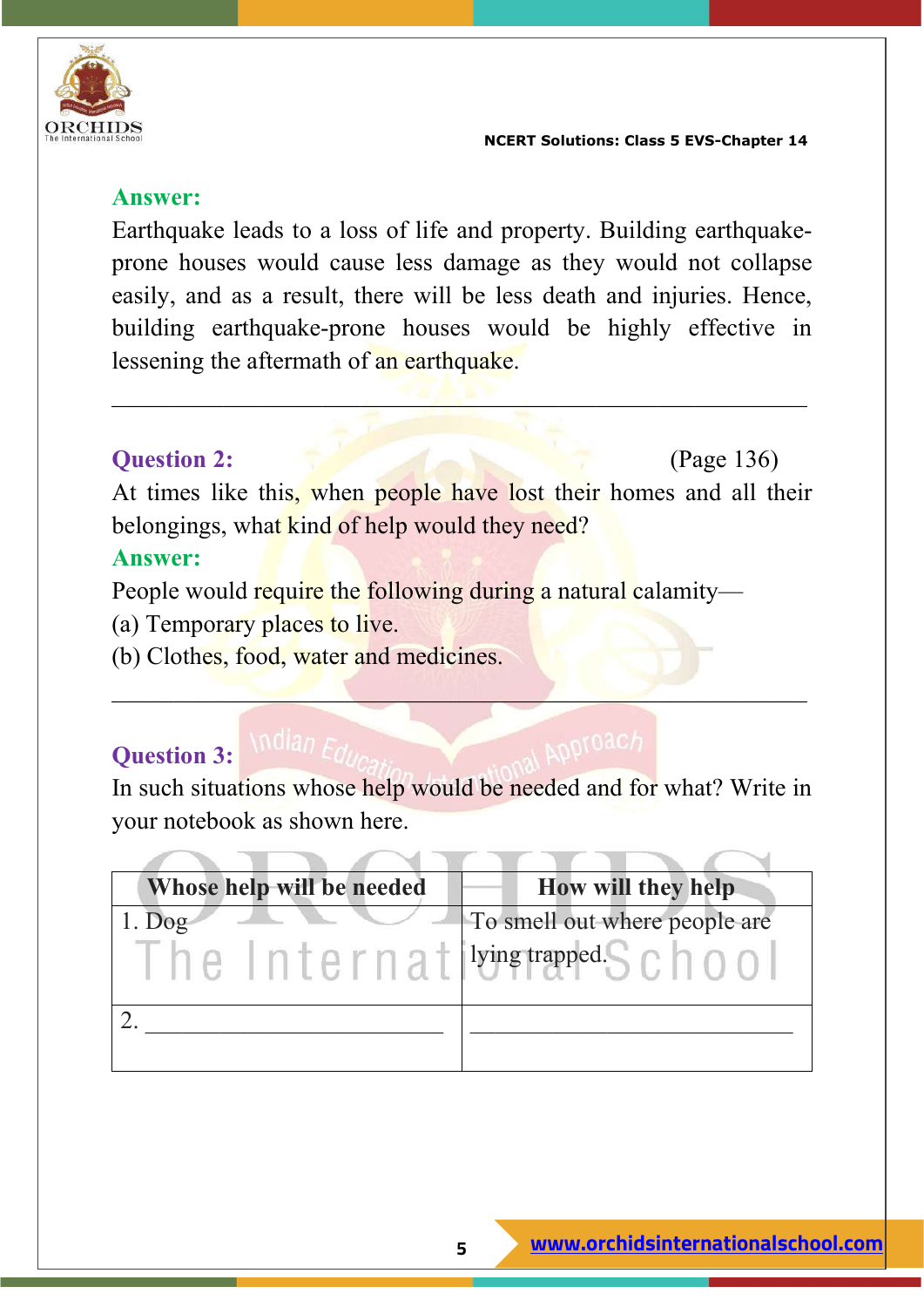

#### **Answer:**

| Whose help will be needed    | How will they help             |  |
|------------------------------|--------------------------------|--|
| $1.$ Dog                     | To smell out where people are  |  |
|                              | lying trapped.                 |  |
| 2. Labourers                 | To help in removing the rubble |  |
|                              | and rebuilding new homes.      |  |
| 3. Doctors and medical staff | For the treatment of injured   |  |
|                              | people.                        |  |
| 4. Military                  | For immediate relocation and   |  |
|                              | helping the people.            |  |
| 5. Designers and architects  | To build and plan earthquake-  |  |
|                              | prone houses.                  |  |
| 6. Non-government and        | For immediate relief and funds |  |
| government organisations     |                                |  |



#### **Question 1:** (Page 136)

Have you ever seen people in your area helping each other? When? **Answer:**

Yes, I have seen people in my area helping each other. There was once a flood in my village, and everybody helped each other during this natural calamity.

*[Students should mention their experience based on the above lines.]*

 $\overline{a}$  , and the contribution of the contribution of the contribution of the contribution of the contribution of the contribution of the contribution of the contribution of the contribution of the contribution of the co

### **Question 2:**

Why do people live together in a neighbourhood?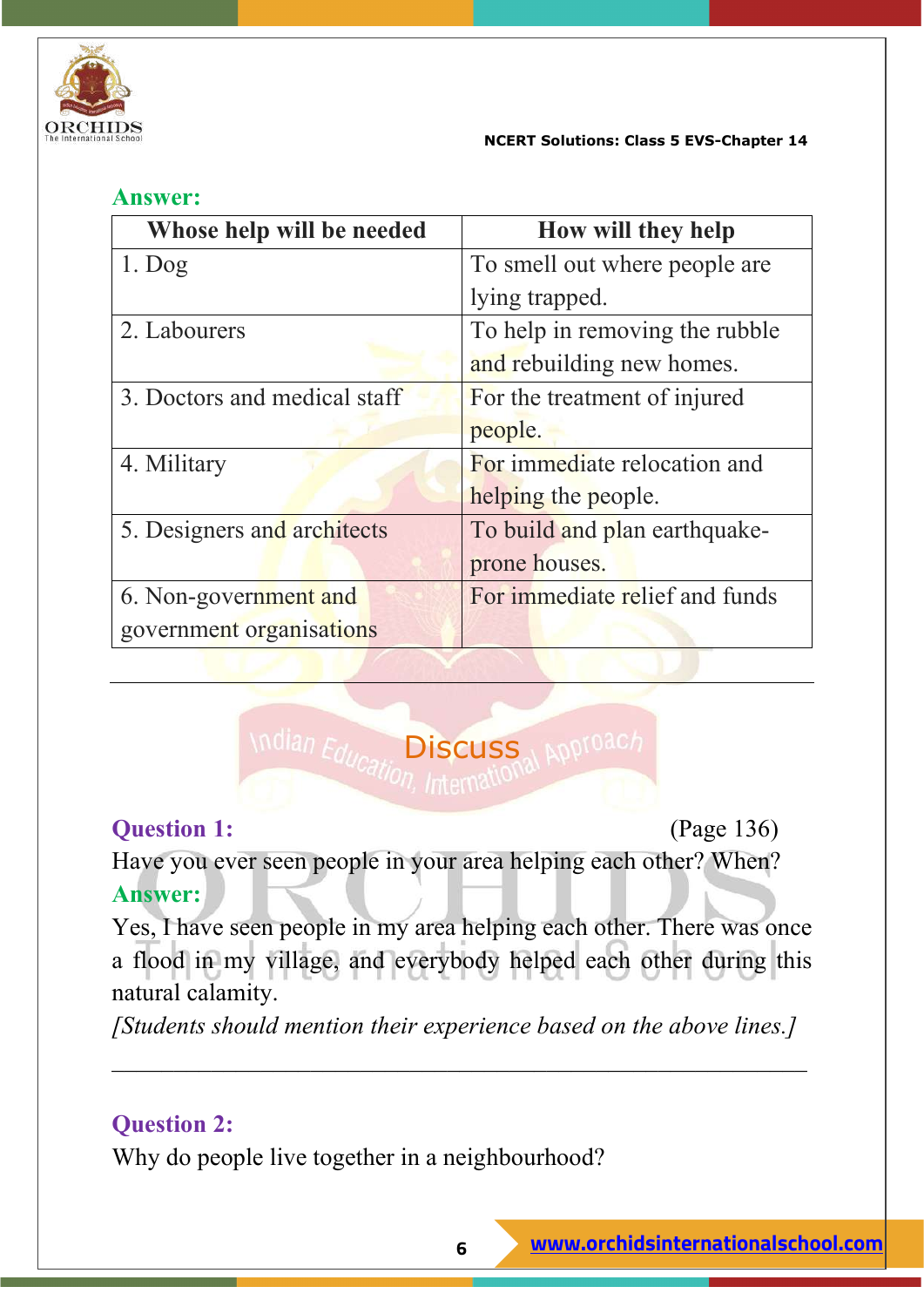

#### **Answer:**

People live together in a neighbourhood because of the following reasons—

- i) To help each other during need.
- ii) To share happy and sad moments.
- iii) Living in a neighbourhood is safer than living alone.
- iv) Man is a social being, and it is their nature to live together.

#### **Question 3:**

Imagine, living in a place where there were no other houses or people around. How would it be? For example, whom would you play with? With whom would you celebrate festivals and special days? Would you be scared?

 $\mathcal{L}=\mathcal{L}=\mathcal{L}=\mathcal{L}=\mathcal{L}=\mathcal{L}=\mathcal{L}=\mathcal{L}=\mathcal{L}=\mathcal{L}=\mathcal{L}=\mathcal{L}=\mathcal{L}=\mathcal{L}=\mathcal{L}=\mathcal{L}=\mathcal{L}=\mathcal{L}=\mathcal{L}=\mathcal{L}=\mathcal{L}=\mathcal{L}=\mathcal{L}=\mathcal{L}=\mathcal{L}=\mathcal{L}=\mathcal{L}=\mathcal{L}=\mathcal{L}=\mathcal{L}=\mathcal{L}=\mathcal{L}=\mathcal{L}=\mathcal{L}=\mathcal{L}=\mathcal{L}=\mathcal{$ 

#### **Answer:**

Living alone will be a scary situation. There would be no one to talk to and spend time with. Festivals would not be of any meaning alone.

#### **Question 4:**

People face a lot of difficulties when they lose people from their family, or their houses and belongings. In newspapers of the last one month, look for news related to such disasters—earthquakes, floods, fire, cyclones, etc., in different parts of the world. Collect these news reports and paste them in your notebook.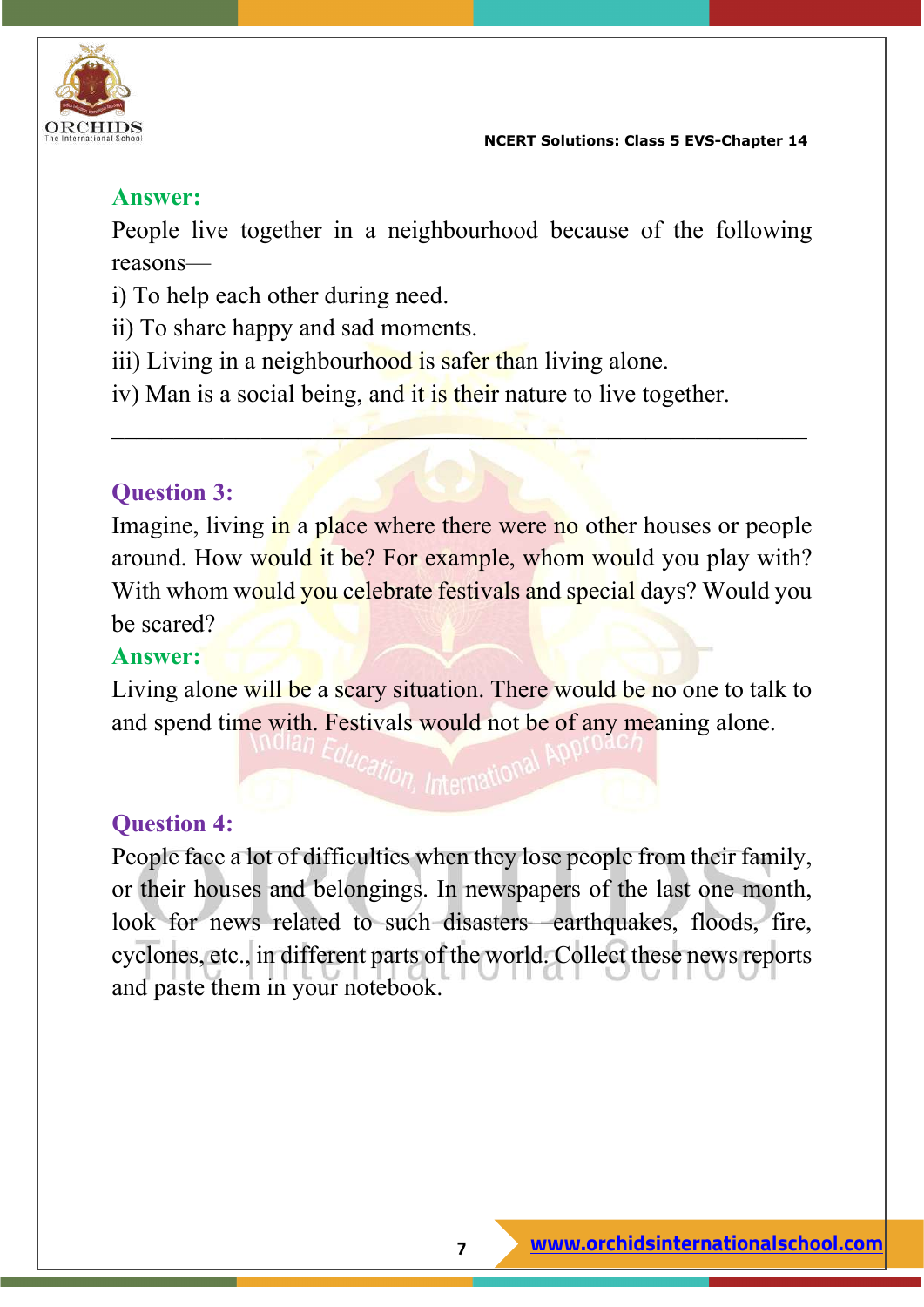

### **International School**<br>The International School **School**

#### **Answer:**







At least 20 kids among the dead; search continues in flattened city

#### by first falley





Star & Advertiser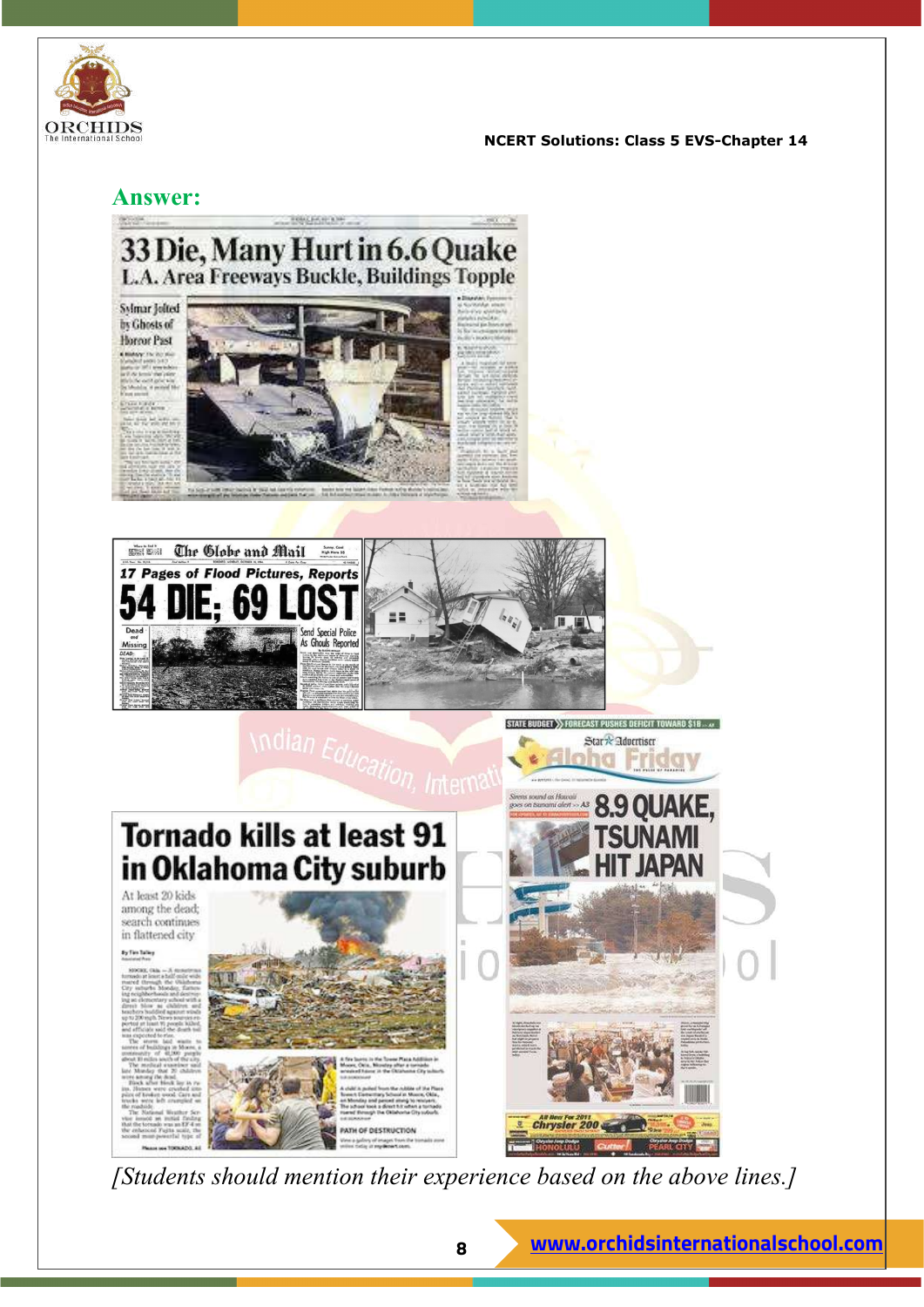

## Your News Report

#### **Question 1:** (Page 137)

Make your own report which mentions the following:

(a) Cause of the disaster, date, and time.

(b) What kind of damage did it cause—to lives, belongings, livelihoods?

(c) Which people came forward to help? Which government offices or other groups?

#### **Answer:**

DEVASTATING EARTHQUAKE ROCKS GANDHINAGAR

Gandhinagar, 10 October 2011: A destructive earthquake rocked the city late at night around 11:19 p.m. As a result, huge loss of life and property occurred. Nearly 120 houses and buildings collapsed. As per the latest report, 19 people have died, and about 50 are injured. Many people have lost their homes and are waiting for help from the government.

The army came in to help with the rescue operations. Government and non-government agencies have extended their helping hands. People have been temporarily relocated to safer places, and arrangements have been made for clothes, food, medicines and water. The repair work will start soon.

*[Students should mention their experience based on the above lines.]*

\_\_\_\_\_\_\_\_\_\_\_\_\_\_\_\_\_\_\_\_\_\_\_\_\_\_\_\_\_\_\_\_\_\_\_\_\_\_\_\_\_\_\_\_\_\_\_\_\_\_\_\_\_\_\_\_

#### **Question 2:**

Have people in your area ever got affected by famine or drought? Find such reports of different countries from newspapers. Make your own report.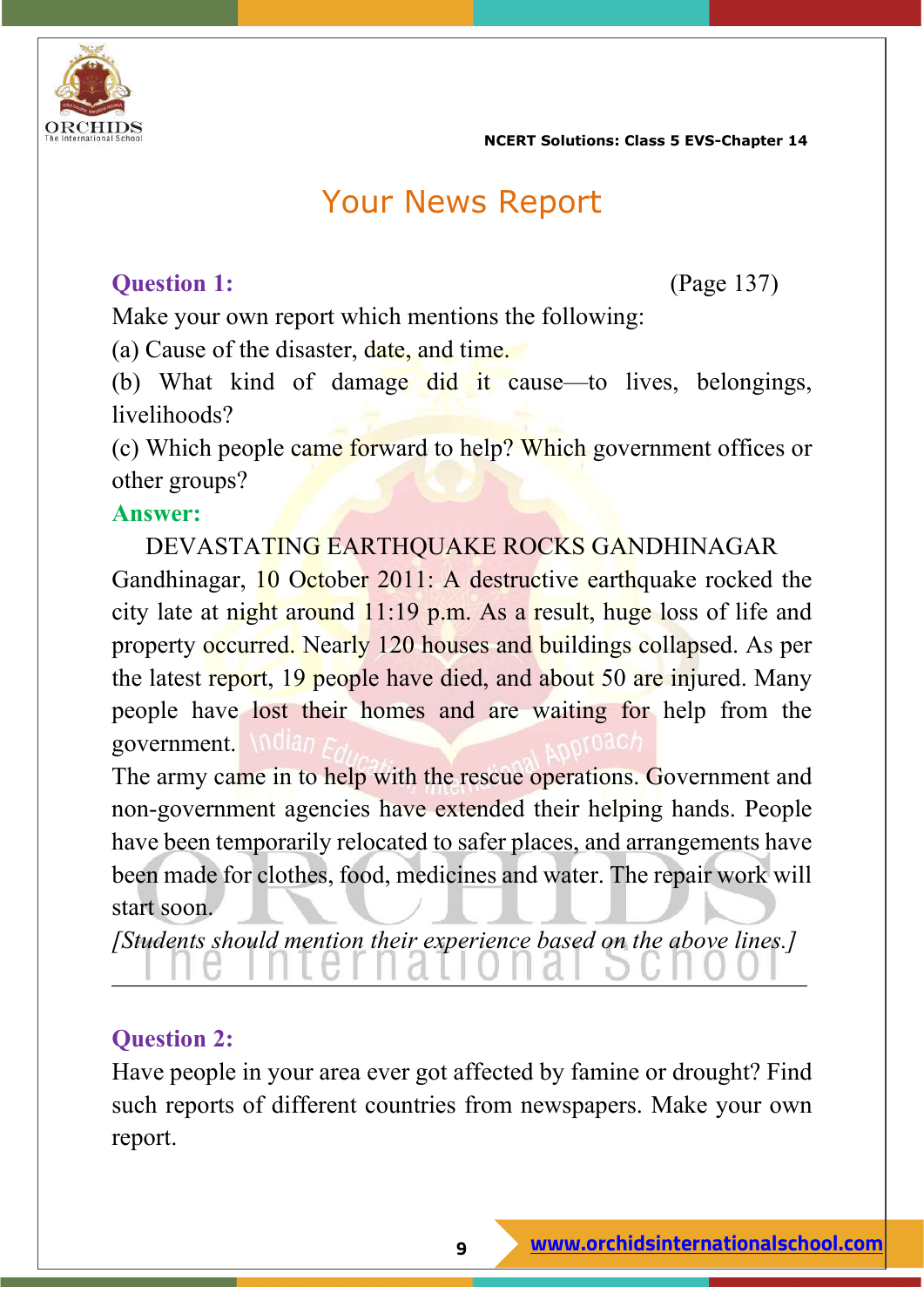

#### **Answer:**

#### RAJASTHAN HIT BY SEVERE DROUGHT

July 2006: The state of Rajasthan is seriously suffering from drought this year. Rajasthan has been receiving scanty rainfall for the last three years. Drought has led to poor groundwater situations and ecological distress across the Thar Desert. Persistent drought has forced residents to migrate to other regions as agriculture and cattle rearing are the sole means of livelihood for the locals. Others are still bearing the cascading effects of drought. The Prime Minister has announced a large relief package for helping the people affected. Arrangements have been made for rainwater harvesting. The timely adoption of proper precautions will stop this seasonal practice of migration common in the Thar Desert.

*[Students should mention their experience based on the above lines.]*

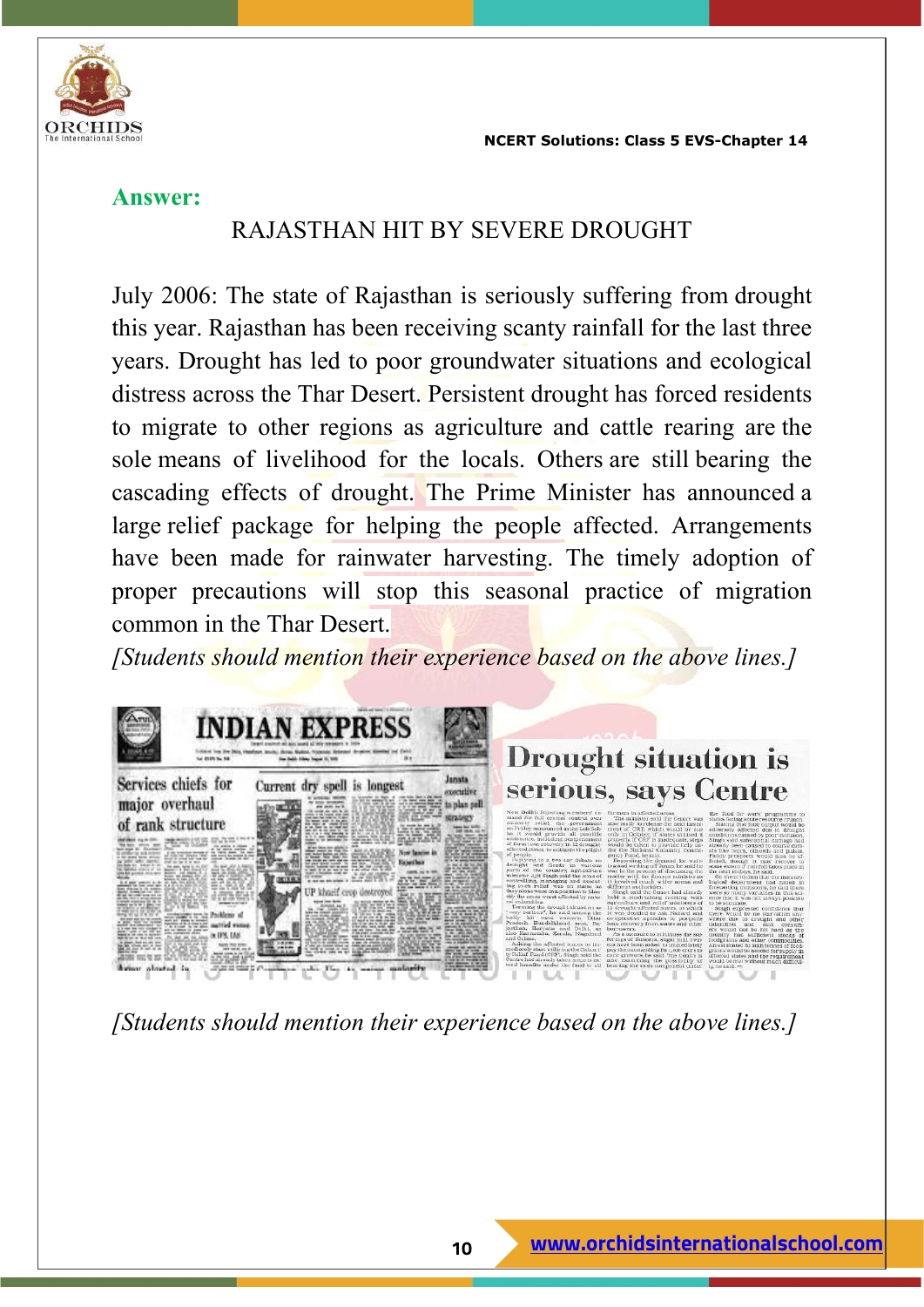

#### **Question 3:**

You may need some help from these in case of an accident or emergency. Find out and write their addresses and phone numbers. Add more names to this list.

|                 | Address | Phone numbers |
|-----------------|---------|---------------|
| Fire station    |         |               |
| Nearby hospital |         |               |
| Ambulance       |         |               |
| Police station  |         |               |

#### **Answer:**

|                            | Address                     | <b>Phone numbers</b> |
|----------------------------|-----------------------------|----------------------|
| Fire station               | Dadar Fire station, Baba    | 101                  |
|                            | Saheb Ambedkar Road,        |                      |
|                            | Dadar                       |                      |
| Nearby hospital            | Mumbai Port Trust Hospital, | 02266567658          |
|                            | <b>BPT Colony, Wadala</b>   |                      |
| Ambulance                  | <b>BPT</b> colony Wadala    | 8822288222           |
| Police station             | <b>RTO Wadala</b>           | 100                  |
| $24 \times 7$ Chemist shop | Seven Eleven Medimart,      | 02288996677          |
|                            | Lodha NCP, Wadala           |                      |

The International School *[Students should mention their experience based on the above lines.]*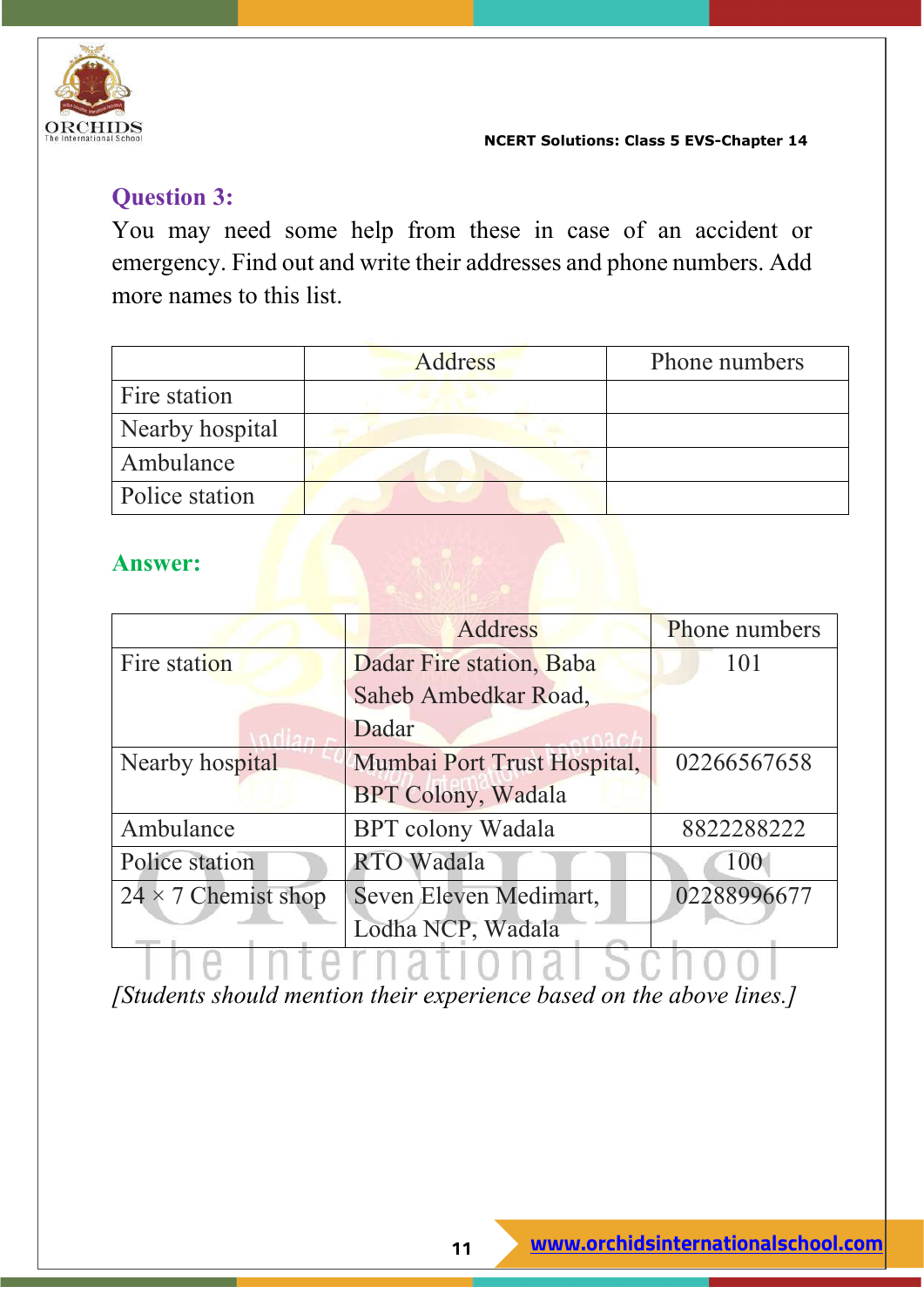

## Difficult Times

#### **Question 1:** (Page 137)

Write a report with the help of the following words:

Floods, river water, injured people, food packets, rescue work, camps, dead bodies, dead animals floating in water, houses under water, aerial survey (to see the scene of disaster from a plane), sad people, diseases spread by dirty water, homeless people, trapped people.

#### **Answer:**

RIVER MANDAKINI CREATES RAMPAGE, CAUSES MASS **DESTRUCTION** 

Kedarnath, September 2021: River Mandakini showed its fury by changing its course dramatically and affecting a large patch of residential areas. Nearby villages got submerged in the waters of Mandakini, and the people who came for pilgrimage lost their ways. People were stuck on the roofs for long hours. Areas near the foothill got destroyed completely. Dead bodies of humans and animals were seen floating in the water.

Still, hundreds of people are missing, and the ones who have faced the scary night are still in trauma. The news channels are flooded with the news of people missing. The homeless people have been relocated to safe places by the army who came in for the rescue operations. Temporary relief camps have been put up, where volunteers are handing out food, water, clothes, and medicines.

The government has announced relief packages for families affected by this natural calamity. The government and non-government agencies are trying their best to normalise the situation as soon as possible.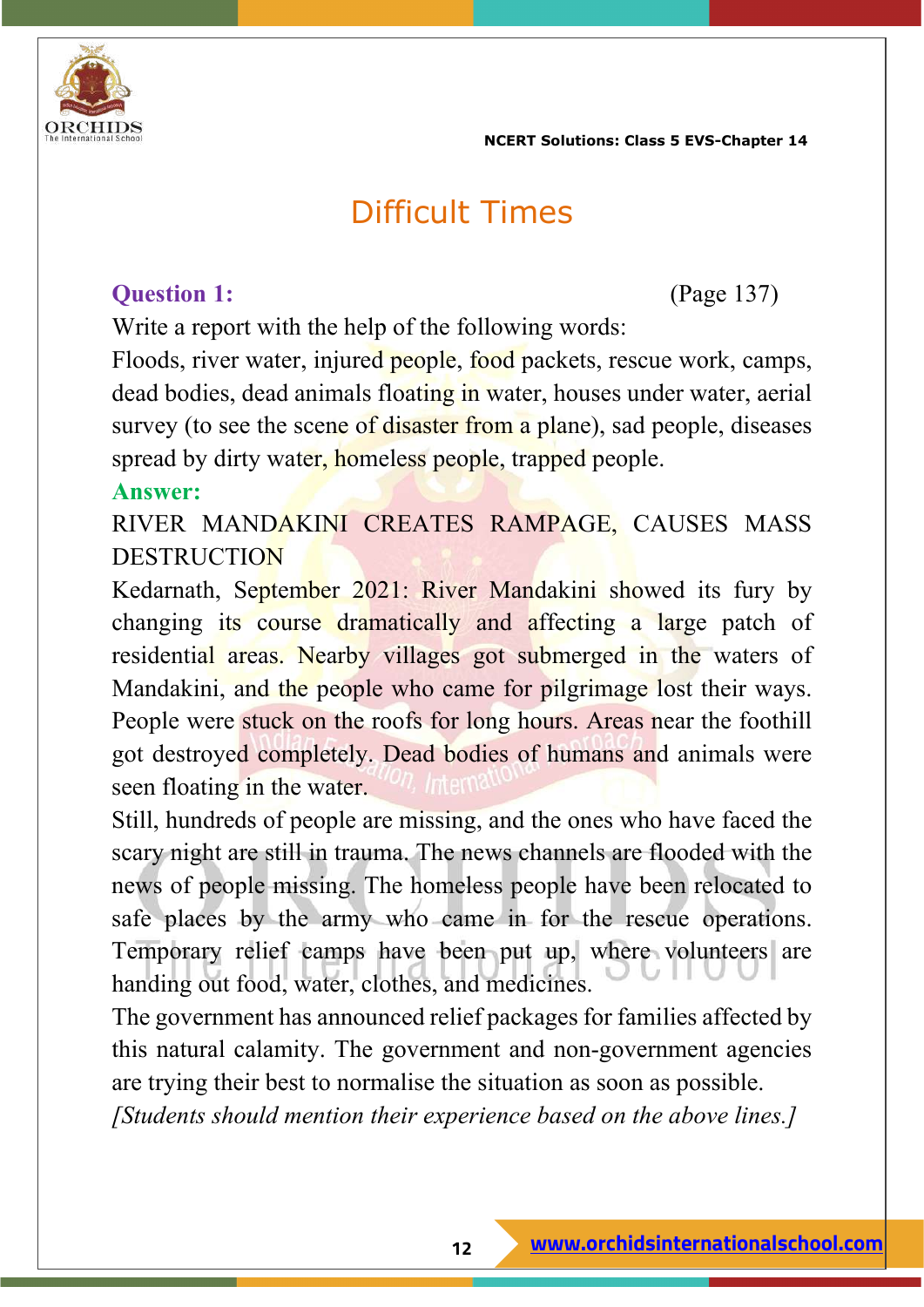

# What Have We Learnt

#### **Question 1:**

What type of difficulties are faced by people during floods? Look at the picture, what kind of a school have the children come to after the flood? Write down what people had to do to make their life normal again after the flood.